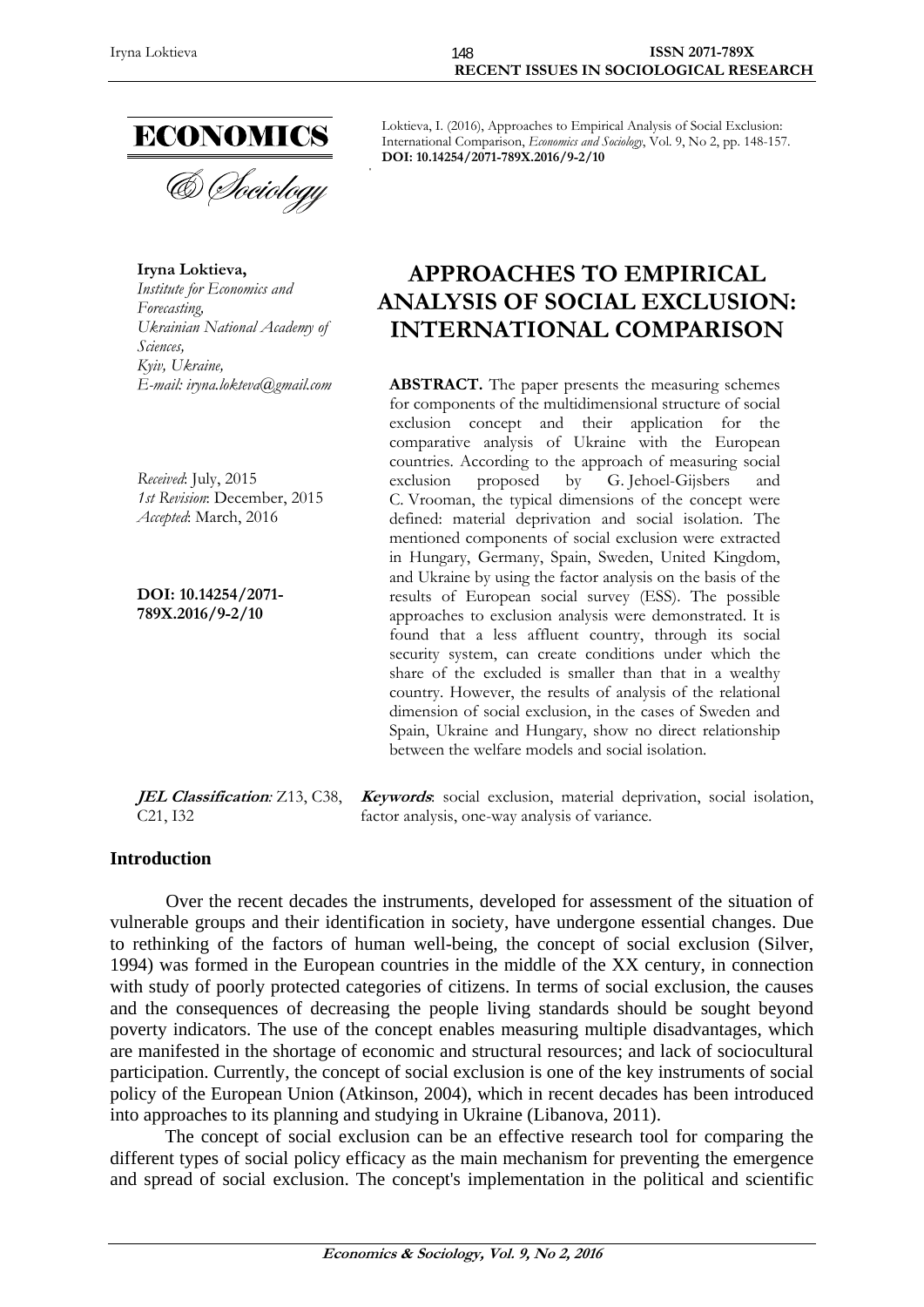| Irvna Loktieva | 149                                    | <b>ISSN 2071-789X</b> |
|----------------|----------------------------------------|-----------------------|
|                | RECENT ISSUES IN SOCIOLOGICAL RESEARCH |                       |

discourses provides an opportunity for international comparisons aimed at finding common and different manifestations, of exclusion in countries with alternative approaches to social policy formation. However, a prerequisite of cross-cultural comparisons is the use of equivalent tools for data collection. Making such a comparison implies the structural similarity of the phenomenon that is studied in different societies.

Economic growth in a country does not automatically mean higher living standards of vulnerable groups, and its benefits do not always reach the poor (Muffels, 2001). Therefore, a countries high level of economic wealth does not necessarily imply reducing the share of those who can be considered as socially excluded. This suggests that there are differences in the level of social exclusion in different countries, regardless of their level of wealth.

Given the above, we can formulate the following research questions:

1) Is social exclusion in Ukraine structurally similar to that in the countries of Central and Eastern and Western Europe?

2) What are the differences in the manifestations of social exclusion, with reference to the countries' level of wealth and its type of social policy (welfare models)?

This paper aims to construct the tool for measuring social exclusion that allow comparison of this phenomenon in countries with different levels of socio-economic development and types of welfare models.

Living standards in a country are largely due to the distribution of governmental social support. Various welfare models envisage differences in levels of providing support to those who are its recipients; and are at risk of social exclusion. Costa Esping-Andersen has identified (Esping-Andersen, 1990), social-democratic (Nordic), conservative corporatist (Continental) and liberal (Anglo-Saxon) models of social welfare. Researchers at the Netherlands Institute for Social Research empirically verified enhanced typology, within which the countries with Mediterranean welfare regime (Ferrera, 1996) and a group of Eastern European countries (Kovács, 2002) were further singled out. The empirical typology of the countries was performed by cluster analysis in the space of two dimensions that characterize the pension and social security systems. Measurement of security level provided by both the systems was carried out using a scale that has the following gradations: low, medium and high.

Based on analysis results, the countries were distributed as follows: 1) *the socialdemocratic* welfare model is characterized by the high scope of general social security systems and the high extent of pension schemes (Sweden, Denmark and Finland); 2) *conservative-corporatist* welfare model is characterized by medium scope of general social security systems and the medium extent of pension schemes (Belgium, France, Germany, Luxembourg and Austria); 3) *liberal* model features medium scope of general social security systems and low extent of pension schemes (USA, Canada, Australia, UK and Ireland); 4) *Mediterranean* model is characterized by high extent of pensions schemes, but low scope of general social security systems (Italy, Portugal, Spain and Greece); 5) the *Group of Eastern European countries* features low extent of pensions schemes and low scope of general social security systems (Poland, Hungary, Czech Republic and Slovakia) (Soede, 2004). The countries with not fully formed systems of social policy, such as Ukraine and the Russian Federation (Kutsenko & Gorbachyk, 2015) can be identified separately.

Social exclusion is a complex multidimensional process of reducing individuals or groups social participation in activities typical for most people in the society studied. Multidimensionality of social exclusion implies the complexity of the concept structure, which consists of multiple components (dimensions) and requires the use of appropriate measuring schemes. In studies on measuring social exclusion, the scheme of its empirical identification has become widely accepted, which includes two types of dimensions: distributional and relational (Bohnke, 2001; Jehoel-Gijsbergs; Bhalla, 1997; Jehoel-Gijsbers,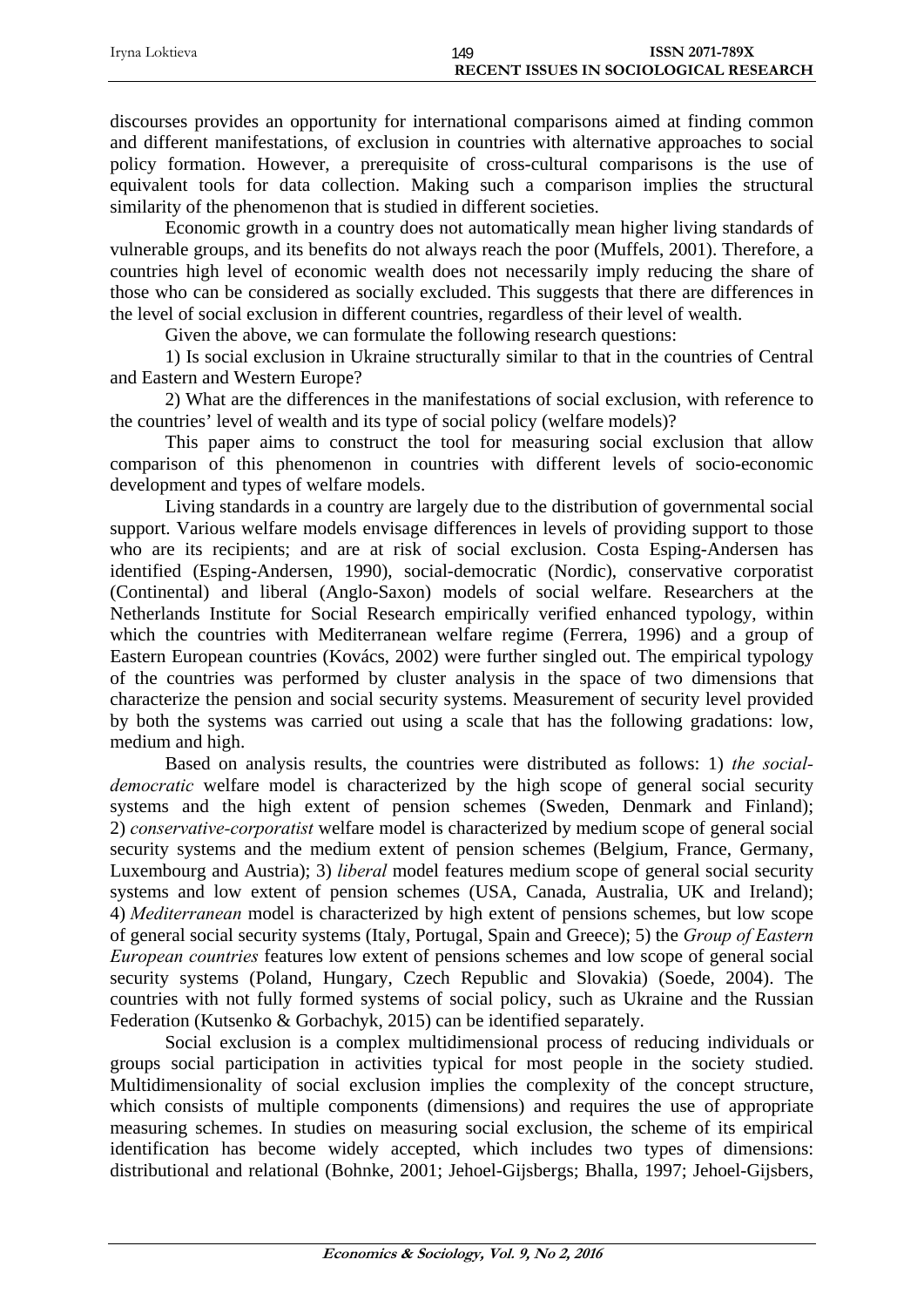| Irvna Loktieva | 150                                    | ISSN 2071-789X |
|----------------|----------------------------------------|----------------|
|                | RECENT ISSUES IN SOCIOLOGICAL RESEARCH |                |

2007). The proposed approach was used in comparative studies of social exclusion in European countries and of social inclusion of elderly people in Ukraine (Jehoel-Gijsbers, 2008; Grishina, 2014). Distributive dimensions include material deprivation, shortage of citizen rights protection, and relational ones are limited social participation (social isolation) and a dearth of normative integration.

Research experience suggests a lack of interconnection between the level of the country prosperity and the prevalence of different aspects of social exclusion as defined above. Countries with higher levels of national income (GNI) are not always characterized by a smaller proportion of socially excluded. For example, in countries with liberal welfare model, the proportion of those facing social exclusion is higher than in countries with Mediterrenean welfare model (Böhnke, 2008; GNI, Atlas method, 2016). In other cases, the results of analysis of structural and economic components of social exclusion, show that the difference of material deprivation average estimates is minimal in countries with essential differences in the level of national income such as the UK and Spain (Nolan & Whelan, 2010).

Prevalence of social exclusion relational aspects associated with involvement in social networks, varies in the European countries, regardless of their material wealth. In wealthy countries, mainly Scandinavian ones, the relationship between social isolation and material deprivation is stronger. In richer countries, poor people are more likely to be socially isolated. This is mainly due to the stigmatization of the needy by the society because of the fact that poverty is interpreted as a personal failure. Social networks in these countries are less familyoriented and are formed on the basis of contacts outside the family (Van Oorschot *et al.*, 2006) this increases the risk of social exclusion. However, social security system functioning in Scandinavia increases individuals involvement in social networks, thus compensating for the possible loss of access to resources. At the same time, in less affluent countries, where family contacts are the main source of support, there is no connection between social isolation and material deprivation. These are the countries of Southern (Richter, 2012) or Eastern Europe, a characteristic feature of which is providing help within the family (Böhnke, 2008).

The presented theoretical model allows formulation of following research hypotheses: a) structure of distributional and relational components of social exclusion in countries with different levels of socio-economic development and welfare regimes is similar; b) in countries with universal social security system, the level of social exclusion is smaller compared with countries where such a system is more limited, regardless of national wealth; c) in countries with low or middle income and rudimentary social and pension security systems, the level of social exclusion, related to involvement in social networks, is the same, as in wealthy countries.

It can be assumed that within the countries, the proportion of those, who can be considered socially excluded among recipients of general or pension security systems, is different, depending on the type of welfare model. Given that the beneficiaries of general social or pension security systems are mostly excluded from the labour market, the following hypotheses can be formulated: d) there are no difference in level of material deprivation among the unemployed, pensioners, compared to those who are employed in countries with high or medium extent of pensions security system and scope of general social security system; e) in Eastern Europe and former Soviet countries, pensioners and those in receipt of social assistance (unemployed) are characterized by higher level of social exclusion, compared to those who are in work (pension and allowance does not compensate for the loss of access to labor market resources); f) but in East European and former Soviet countries, there is no difference in the social isolation level of retirees and recipients of the general security system, in comparison with the employed.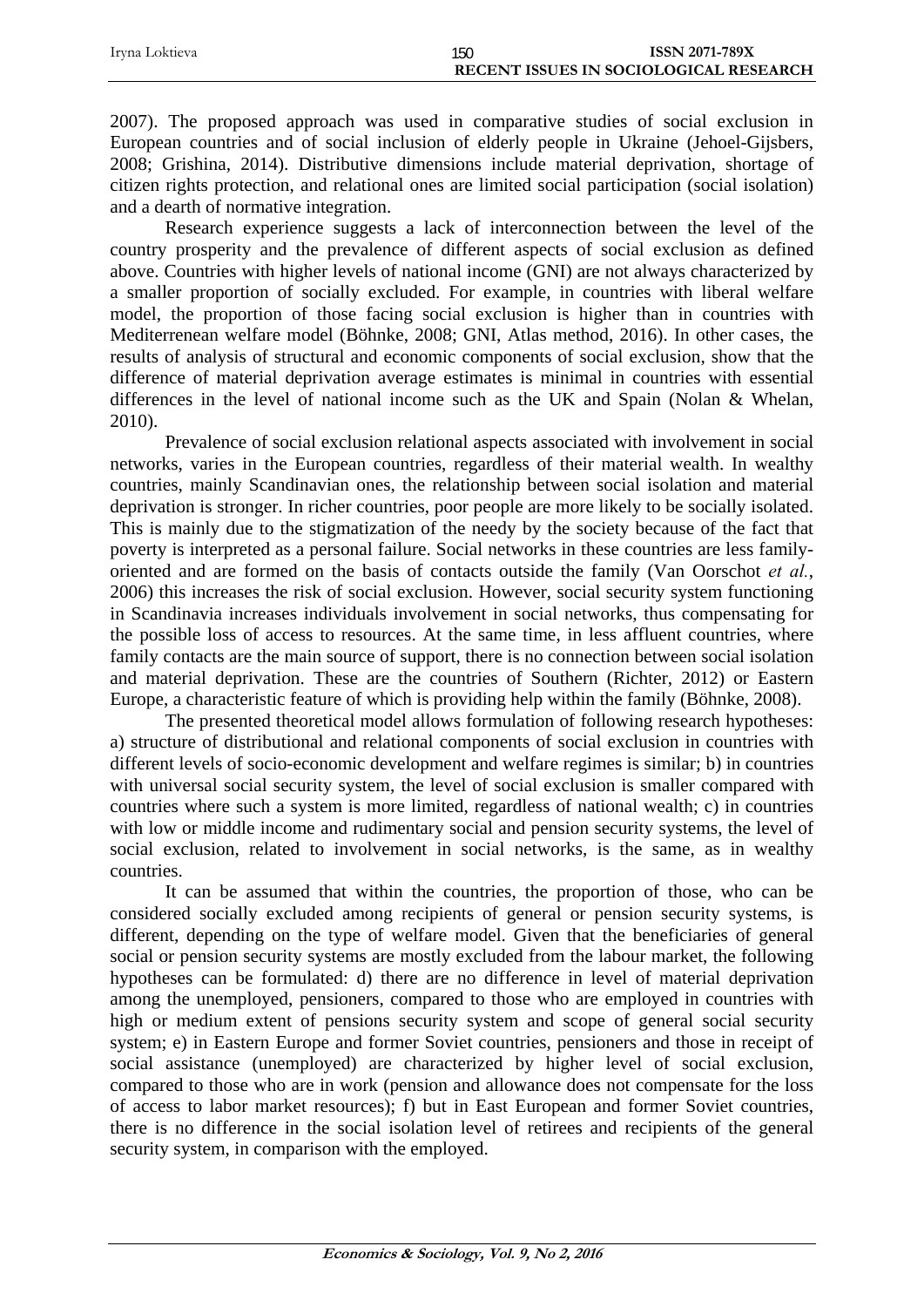| Irvna Loktieva |                                        | <b>ISSN 2071-789X</b> |
|----------------|----------------------------------------|-----------------------|
|                | RECENT ISSUES IN SOCIOLOGICAL RESEARCH |                       |

### **1. Measurement of social exclusion**

The results of the 5th Round of the European Social Survey (ESS) were used to test the research hypotheses and design the tool for social exclusion measurement. Analysis was performed by using SPSS software. The data were weight taking into account the design effect of the sample.

In order to test the research hypothesis six countries that represent different welfare models were selected for analysis ( $n = 12$  328), namely: Sweden, which belongs to the socialdemocratic welfare model ( $n = 1497$ ); Germany, which represents corporatist welfare model  $(n = 3032)$ ; Great Britain, which is characterized by liberal welfare model  $(n = 2422)$ ; Spain, which features Mediterranean welfare model ( $n = 1885$ ); Hungary, which is in the group of Eastern European countries ( $n = 1561$ ); and Ukraine, which is defined as a country with rudimentary system of social policy ( $n = 1931$ ).

To examine the structure similarity of social exclusion dimensions in different countries, the exploratory factor analysis (EFA, principal component analysis with varimax rotation) was performed. Two dimensions of the concept were extracted: material deprivation and social isolation. The selection of social exclusion components were determined by the fact that each of them represent different aspects of concept (distributional or relational). Variables for measurement of social exclusion components were recorded in the way that lowest values received by those who were less materially deprived and socially isolated. For the purpose of components' structure comparison, EFA was performed on the data for each country separately and on the integrated data of six countries simultaneously.

In order to measure the component of material deprivation, the indicators that characterize forced reduction of consumption goods and activities were chosen. The results of applied EFA have shown that extracted factors, (in terms of factor loading and proportion of explained variance), are structurally similar in all the compared countries (see *Table 1*).

|                                                                                                                                       |                |       |         | Fator loading |        |               |               |
|---------------------------------------------------------------------------------------------------------------------------------------|----------------|-------|---------|---------------|--------|---------------|---------------|
| Directly measured indicators                                                                                                          | <b>Jkraine</b> | Spain | Hungary | Germany       | Sweden | GreatBritains | All countries |
| G10 I have had to cut back on holidays or<br>new household equipment: Not at all 0 1 2 3 4<br>5 6 A great deal                        | 0.846 0.878    |       | 0.874   | 0.852         | 0.853  | 0.872         | 0.870         |
| G9 I have had to draw on my savings or get<br>into debt to cover ordinary living expenses:<br>Not at all $0 1 2 3 4 5 6 A$ great deal | 0.840          | 0.885 | 0.843   | 0.882         | 0.861  | 0.851         | 0.878         |
| G8 I have had to manage on a lower<br>household income: Not at all 0 1 2 3 4 5 6 A<br>great deal                                      | 0.876          | 0.853 | 0.824   | 0.899         | 0.888  | 0.875         | 0.877         |
| Proportion of explained variance                                                                                                      | 72%            | 76%   | 72%     | 77%           | 75%    | 75%           | 76%           |

Table 1. Structure of material (consumer) deprivation factor

*Source*: European Social Survey (2010), author's calculation.

The indicators that characterize interpersonal communication, its frequency and availability of close person with whom one can share personal problems, were selected to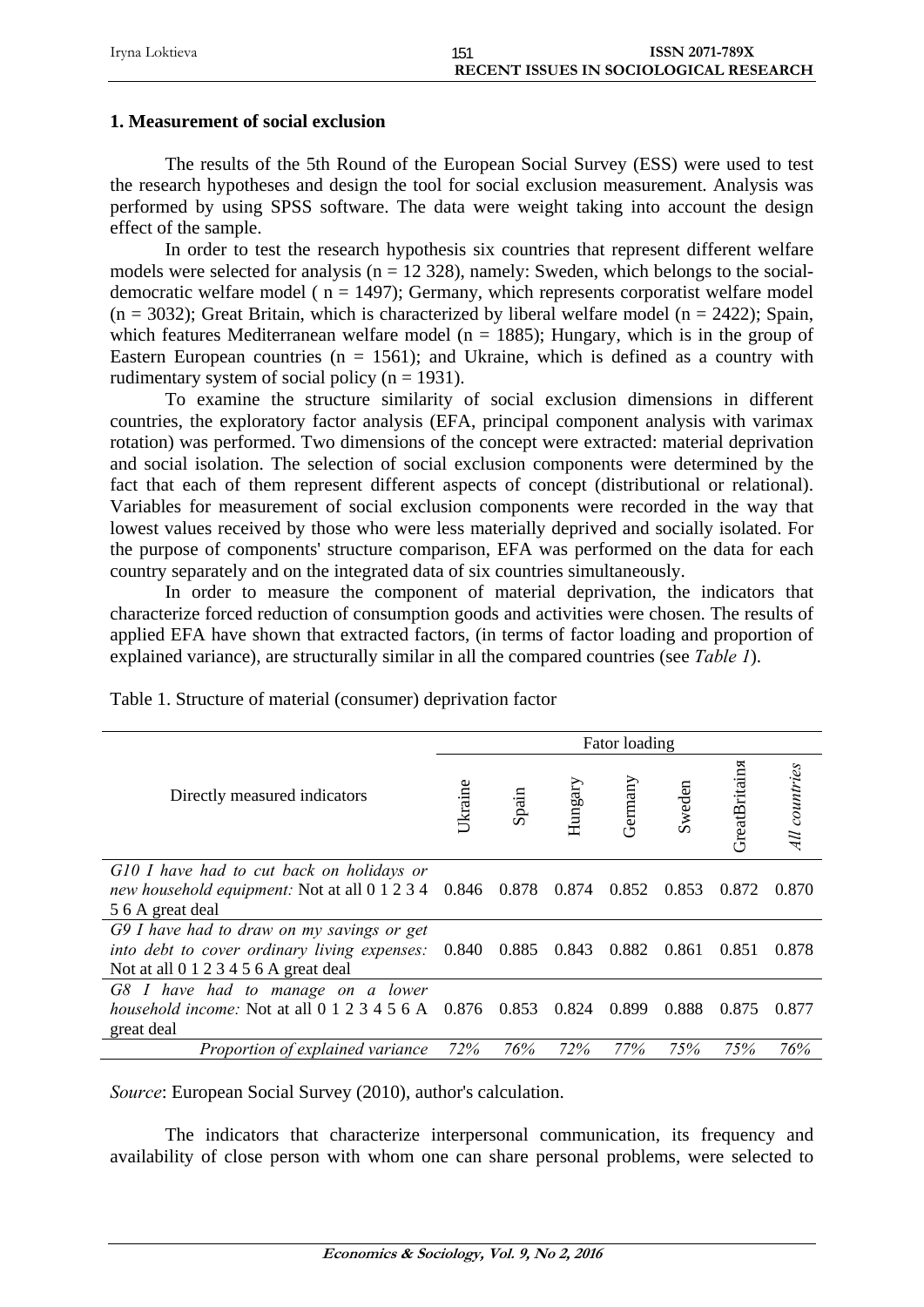measure the component of social isolation. EFA results showed that extracted factors of social isolation as well are similar in all the compared countries (see *Table 2*).

|  | Table 2. Structure of social isolation factor |  |  |  |
|--|-----------------------------------------------|--|--|--|
|--|-----------------------------------------------|--|--|--|

|                                                                                                                                                                                                                                                                         |                |       |             | Factor loading |        |               |               |
|-------------------------------------------------------------------------------------------------------------------------------------------------------------------------------------------------------------------------------------------------------------------------|----------------|-------|-------------|----------------|--------|---------------|---------------|
| Directly measured indicators                                                                                                                                                                                                                                            | <b>Jkraine</b> | Spain | Hungary     | Germany        | Sweden | Great Britain | All countries |
| C <sub>2</sub> . How often do you meet socially with<br>friends, relatives or work colleagues?: $0 -$<br>Every day; $1$ – Several times a week; $2$ –<br>Once a week; $3$ – Several times a month; $4$ –<br>Once a month; $5 - Less$ than once a month;<br>$6$ – Never. | 0.792          | 0.775 | 0.871 0.781 |                | 0.723  | 0.804         | 0.793         |
| C3. Do you have anyone with whom you can<br>discuss intimate and personal matters?: $0 \text{ Yes}; 0.568 \quad 0.508 \quad 0.351 \quad 0.453$<br>1 No.                                                                                                                 |                |       |             |                | 0.559  | 0.444         | 0.465         |
| C4. Compared to other people of your<br>age, how often would you say you take part in<br>social activities?: $0$ – Much more than most; 0.789<br>1 – More than most; 2 – About the same; 3 –<br>Less than most; $4$ – Much less than most.                              |                | 0.738 | 0.866       | 0.791          | 0.769  | 0.804         | 0.801         |

The next stage of the analysis aims to find the differences in the level of material deprivation and social isolation amongst countries with different welfare models. To simplify the interpretation of results of analysis, the material deprivation and social isolation additive indices were calculated. Each additive index computed as the mean value of the indicators used in EFA. Pearson's correlation coefficient was used to verify the validity of computed indices. The results of Pearson coefficient calculation showed a strong positive correlation between additive indices and identified factors; so it assumes that the calculated additive indices can be considered equivalent tools for measuring social exclusion (*Table 3*, *Table 4*).

Table 3. Correlation between additive index and factor of material deprivation

|                   |                                                         |         | Factor by country |         |         |         |                |         |
|-------------------|---------------------------------------------------------|---------|-------------------|---------|---------|---------|----------------|---------|
|                   |                                                         | Ukraine | Hungary           | Germany | Spain   | Sweden  | United Kingdom | All     |
|                   | Ukraine                                                 | $1.00*$ |                   |         |         |         |                | $1.00*$ |
|                   | Hungary                                                 |         | $1.00*$           |         |         |         |                | $1.00*$ |
|                   | Germany                                                 |         |                   | 1.00*   |         |         |                | $1.00*$ |
| $_{\rm coun}$     | Spain                                                   |         |                   |         | $1.00*$ |         |                | $1.00*$ |
|                   | Sweden                                                  |         |                   |         |         | $1.00*$ |                | $1.00*$ |
| Additive index by | United                                                  |         |                   |         |         |         | $1.00*$        | $1.00*$ |
|                   | Kingdom                                                 |         |                   |         |         |         |                |         |
|                   | * Coefficient is significant at the level of $p < 0.01$ |         |                   |         |         |         |                |         |

*Source*: European Social Survey (2010), author's calculation.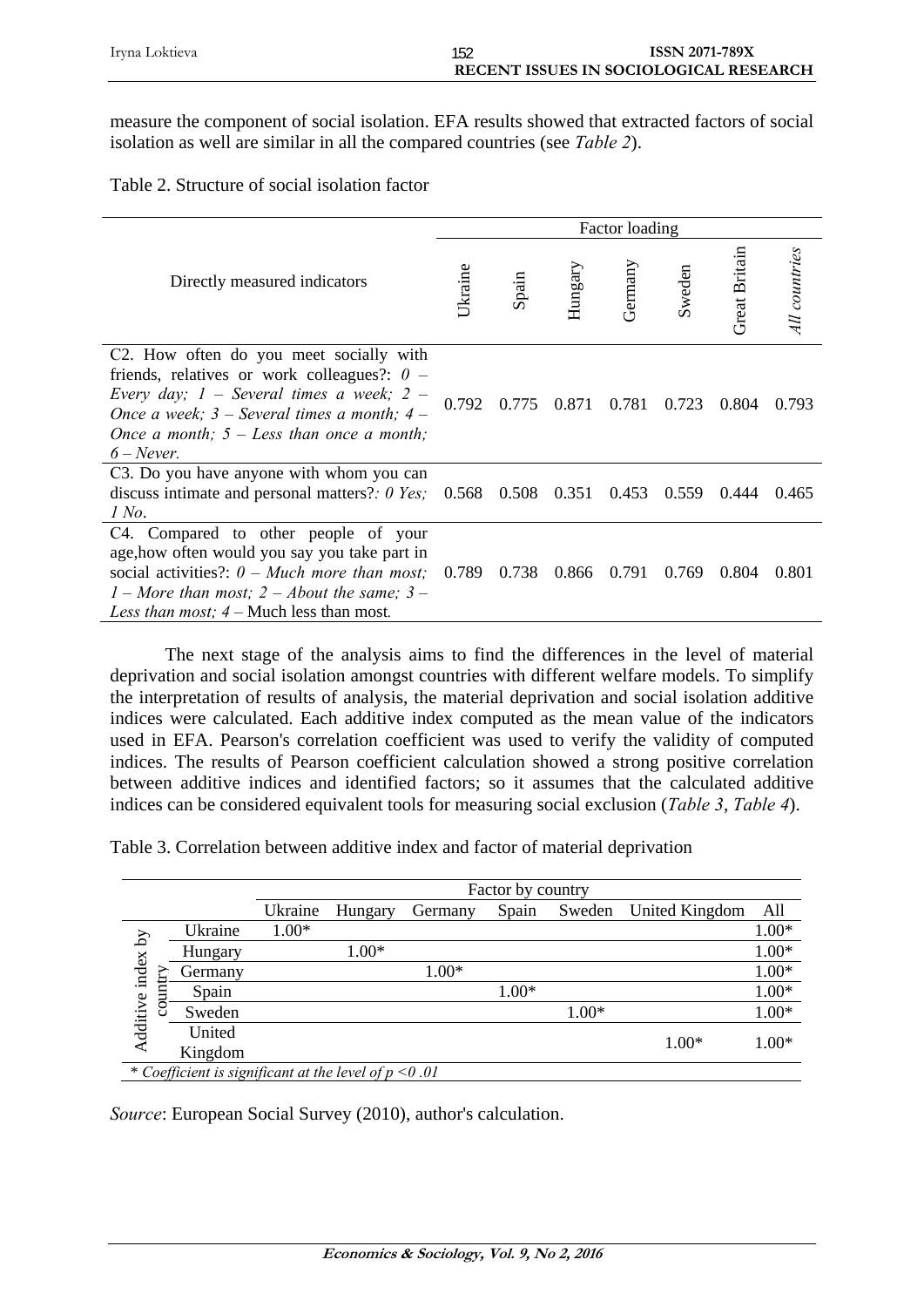|                            |                                                         | Factor by country |         |         |         |         |                |         |
|----------------------------|---------------------------------------------------------|-------------------|---------|---------|---------|---------|----------------|---------|
|                            |                                                         | Ukraine           | Hungary | Germany | Spain   | Sweden  | United Kingdom | All     |
| $\mathcal{S}_{\mathbf{q}}$ | Ukraine                                                 | $0.98*$           |         |         |         |         |                | $0.98*$ |
|                            | Hungary                                                 |                   | $0.99*$ |         |         |         |                | $0.99*$ |
|                            | Germany                                                 |                   |         | $0.98*$ |         |         |                | $0.98*$ |
| Ξ                          | Spain                                                   |                   |         |         | $0.97*$ |         |                | $0.97*$ |
| Additive index<br>g        | Sweden                                                  |                   |         |         |         | $0.98*$ |                | $0.98*$ |
|                            | United                                                  |                   |         |         |         |         | $0.98*$        | $0.98*$ |
|                            | Kingdom                                                 |                   |         |         |         |         |                |         |
|                            | * Coefficient is significant at the level of $p < 0.01$ |                   |         |         |         |         |                |         |

#### Table 4. Correlation between additive index and factor of social isolation

*Source*: European Social Survey (2010), author's calculation.

For testing the research hypotheses about the differences in social exclusion within countries the variable of pension and social security system recipients identification was computed. The variable of recipients' status is based on the indicator: "which of these descriptions applies to what you have been doing for the last 7 days?" Computed variable includes following categories: 1) paid work; 2) unemployed, but actively looking for work (unemployed – recipients of general security system); 3) unemployed, willing to work, but not actively looking for work (economically inactive – recipients of general security system); 4) retired (pensioners – recipients of pension security system).

One-way analysis of variance (One-way ANOVA) for multiple comparison of group means, was applied (*Table 5*) to search for differences in the level of social exclusion in countries with different welfare models (Park, 2003). In the first stage of analysis, comparison of social exclusion additive indices mean values was performed amongst the countries, which represent different welfare models, and in the second stage it was done within the countries.

|             | Dimension      | 1)Sweden    | 2) United<br>Kingdom | 3) Germany  | 4) Spain                 | 5) Hungary  | 6) Ukraine  |
|-------------|----------------|-------------|----------------------|-------------|--------------------------|-------------|-------------|
| 1           | $\overline{2}$ | 3           | 4                    | 5           | 6                        |             | 8           |
|             |                | $1.39*$     | $2.41*$              | $1.73*$     | $2.50*$                  | $2.73*$     | $3.33*$     |
| Compared    | Material       | [2.3.4.5.6] | [1,3,5,6]            | [1,2,4,5,6] | [1,3,5,6]                | [1,2,3,4,6] | [1,2,3,4,5] |
| mean        | deprivation    |             |                      |             | $2.31$ – among countries |             |             |
| among       | Social         | $1.28*$     | $1.46*$              | $1.46*$     | $1.38*$                  | $2.01*$     | $1.60*$     |
| counties    | isolation      | [2.3.4.5.6] | [1,4,5,6]            | [1,4,5,6]   | [1,2,3,5,6]              | [1,2,3,4,6] | [1,2,3,4,5] |
|             |                |             |                      |             | $1.52$ – among countries |             |             |
|             | Material       | $1.30*$     | $2.43*$              | $1.73*$     | $2.44*$                  | $2.92*$     | $3.30*$     |
| 1) Paid     | deprivation    | [2.3.4]     | [2,4]                | [2,3,4]     | [2,4]                    | [2,4]       | $[2]$       |
| work        | Social         | $1.25*$     | 1.45                 | $1.45*$     | 1.36                     | 1.96*       | $1.56*$     |
|             | isolation      | [4]         |                      | [2,4]       |                          | [4]         | [4]         |
| 2) Unemp-   | Material       | $3.48*$     | $3.63*$              | $3.59*$     | $4.29*$                  | $3.61*$     | $3.85*$     |
| loyed,      | deprivation    | [1.4]       | [1,4]                | [1,4]       | [1,3,4]                  | [1,4]       | $[1]$       |
| looking for | Social         | 1.49        | 1.58                 | $1.70*$     | 1.39                     | 1.86*       | $1.43*$     |
| job         | isolation      |             |                      | [1]         |                          | [4]         | $[4]$       |
| 3) Unemp-   | Material       | $2.86*$     | $3.21*$              | $3.74*$     | $3.00*$                  | $3.72*$     | 3.99        |
| loye, not   | deprivation    | $[1.4]$     | [4]                  | [1,4]       | [2,4]                    | [4]         |             |
| looking for | Social         | 1.48        | 1.73                 | 1.71        | 1.46                     | 1.72*       | 1.78        |
| job         | isolation      |             |                      |             |                          | $[4]$       |             |

Table 5. Profiles of social exclusion by country: material deprivation and social isolation mean values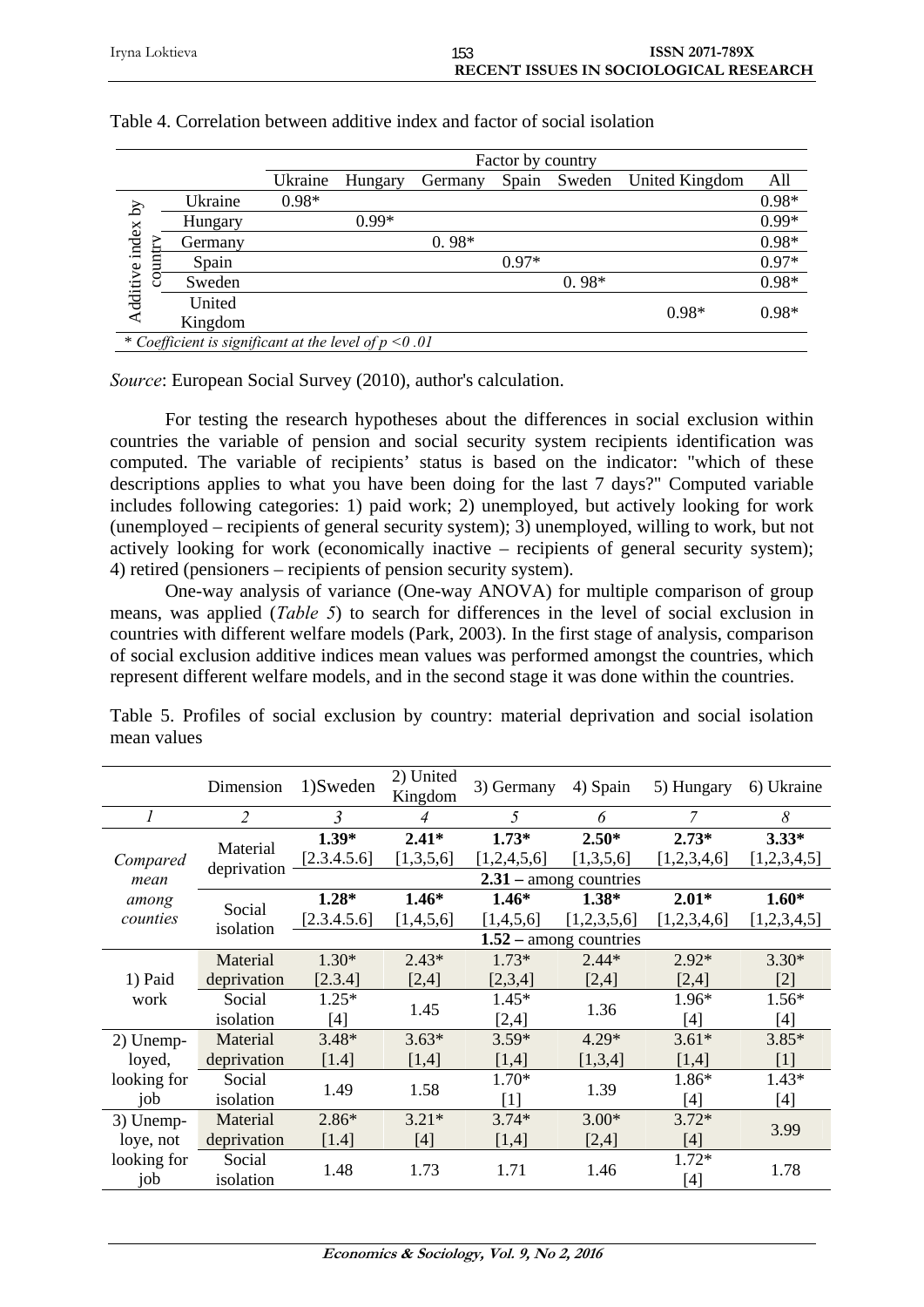| Irvna Loktieva | 154 | <b>ISSN 2071-789X</b>                         |
|----------------|-----|-----------------------------------------------|
|                |     |                                               |
|                |     | <b>RECENT ISSUES IN SOCIOLOGICAL RESEARCH</b> |

|                            | C                             | 3                           |                    | 5                  | 6                  | 7                  | 8                |
|----------------------------|-------------------------------|-----------------------------|--------------------|--------------------|--------------------|--------------------|------------------|
| 4) Retired                 | Material<br>deprivation       | $0.87*$<br>[1.2.3]          | $1.82*$<br>[1,2,3] | $1.35*$<br>[1,2,3] | $1.94*$<br>[1,2,3] | $2.38*$<br>[1,2,3] | 3.40             |
|                            | Social<br>isolation           | $1.53*$<br>$\left[1\right]$ | 1.47               | $1.64*$<br>[1]     | 1.45               | $2.26*$<br>[1,2,3] | $1.91*$<br>[1,2] |
| <b>Mean</b><br>within      | Material<br>deprivation       | 1.27                        | 2.33               | 1.71               | 2.59               | 2.77               | 3.39             |
| country<br>among<br>groups | Social<br>isolation           | 1.34                        | 1.47               | 1.52               | 1.39               | 2.06               | 1.68             |
|                            | Pension security<br>systems** | $^{+}$                      |                    | $+/-$              | $^{+}$             |                    |                  |
|                            | Social security systems       | $\pm$                       | $+/-$              | $+/-$              |                    |                    |                  |

*\* Difference between the means is significant at the level of 0.01 (numbers in brackets indicate group number, with which statistically significant differences are found (Scheffe test).* 

*\*\* The level of expenditure amounts and scope of social services is given on a scale that has the following values: "+"High; "+/-"Medium; "-" Low.*

*Source*: European Social Survey (2010), author's calculation.

#### **2. Results and discussion**

The results of EFA revealed that structures of the material deprivation and social isolation factors are similar in six countries. Therefore, according to previously formulated hypotheses, it can be considered that the structures of distributional and relational components of social exclusion are similar in countries with different levels of socio-economic development and welfare models.

The lowest average values of material deprivation indices were found in Sweden and Germany, which are characterized by high or medium scope of general social security systems and extent of pension schemes. Next, come the UK and Spain, for which the difference of mean values of material deprivation indices is not statistically significant. Both countries are characterized by low levels of at least one of social security system, and there is a difference in the level of wealth (GNI, 2016). On the one hand, no difference between mean values of material deprivation indices is associated with low extent schemes of pensions in countries with liberal welfare model, and on the other hand, with high extent schemes of pensions in countries with Mediterranean welfare model (Soede, 2004). Thus, the less affluent country (Spain), owing to its pension system, creates conditions, under which the number of excluded is smaller, than in a wealth country (UK). Countries with low scope of general social security systems and low extent of pension schemes or those with rudimentary social support system, namely Hungary and Ukraine, are on the next level of material deprivation (*Table 5*).

It is found that the difference in mean values of social isolation indices is statistically significant between most of the countries. Its level is the lowest in Sweden and Spain. In Sweden, the low value of social isolation indices may be due to universality of social security system, which creates conditions for involvement in social networks. The low value of the index in Spain may represent the presence of a strong social network, based on family ties. Next come Germany and the UK, between which no statistically significant difference in the level of social isolation was found. It should be noted that in the above-listed countries, the mean values of social isolation indices are not higher than the mean calculated for all countries. So, the assumption is that in countries, where the scope of general social security systems and extent of pension schemes are medium or high, the conditions for involvement in social networks are more favourable (*Table 5*).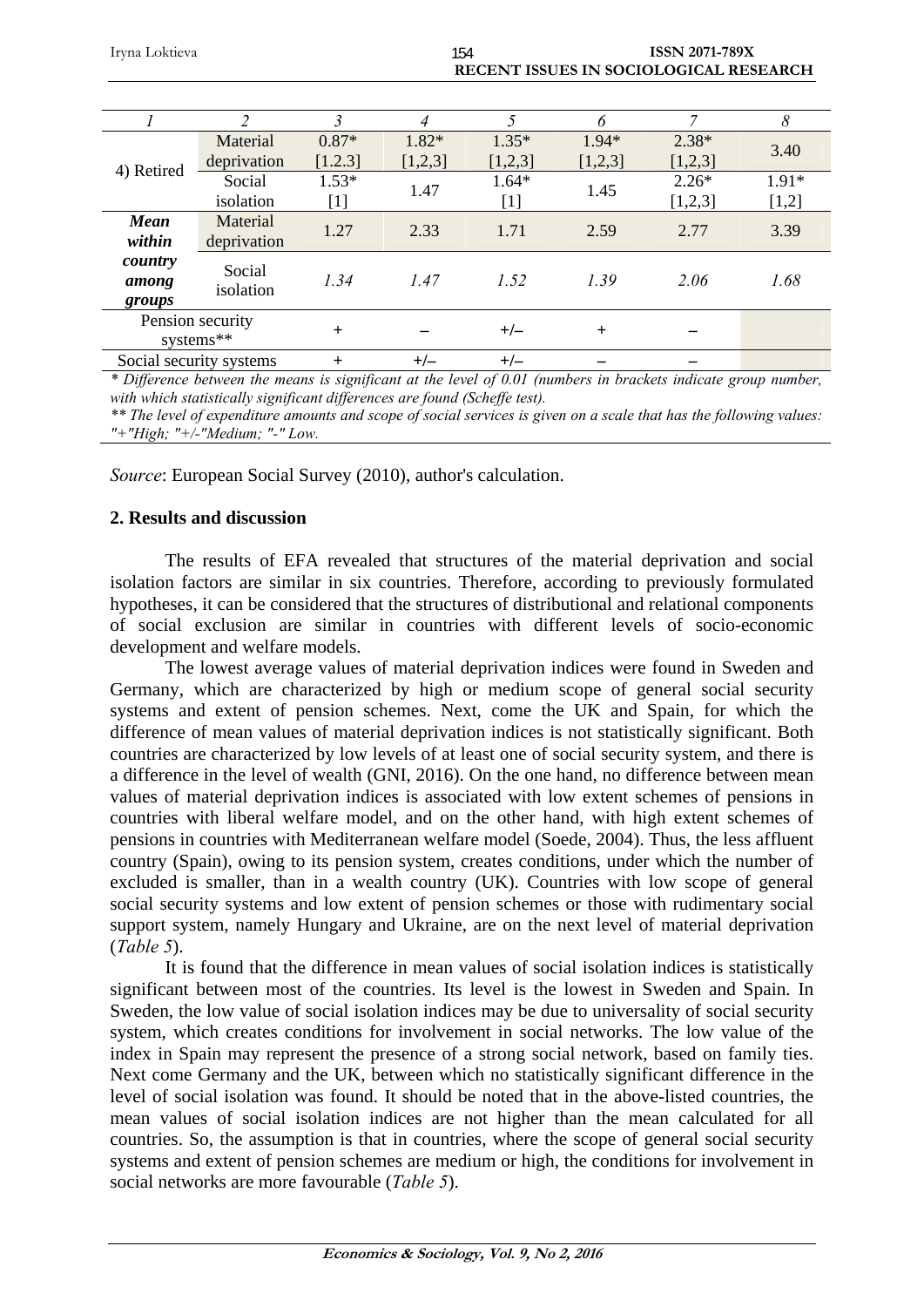| Irvna Loktieva | 155                                    | <b>ISSN 2071-789X</b> |
|----------------|----------------------------------------|-----------------------|
|                | RECENT ISSUES IN SOCIOLOGICAL RESEARCH |                       |

At the same time, both in Hungary and Ukraine mean values of social isolation indices are higher, compared to other countries. Despite the fact that Ukraine is characterized by an underdeveloped social security system and low wealth, the mean value of social isolation index in it is lower than in Hungary. Moreover, in Hungary the mean value of social isolation index is higher by almost a quarter, compared to other countries (*Table 5*).

Further analysis was aimed at finding differences in social exclusion level within the countries, among the general social or pension security systems beneficiaries and the employed. The lowest mean values of material deprivation indices among pensioners are observed in all countries, except Ukraine. Therefore, in countries where the level of pension schemes is, at least, low, the system creates favourable conditions for reducing the economic and structural manifestations of social exclusion of this group. This is regardless of the country's wealth. Meanwhile, in Ukraine pensions do not replace access to resources, which is lost at the retirement age. On the contrary, material well-being of this group in Ukraine only deteriorates.

Unemployed in all the countries are characterized by the highest level of material deprivation, regardless of welfare models, implemented in the country. However, no difference was found between the mean values of material deprivation indices, calculated for economically inactive and employed in Great Britain, Spain, Hungary and Ukraine. The favourable average estimate of material deprivation among this group may explain the lack of desire to seek work.

In all the six countries surveyed, the group that suffers most from social isolation is the retired. Indeed, in terms of involvement in social networks, age is an important risk factor of social exclusion. Research results show that the proportion of those characterized by social isolation, increases with age (Jehoel-Gijsbers & Vrooman, 2008). In Hungary, however, the difference of mean values of social isolation index for pensioners is statistically significant not only compared to those in work, but also in all the groups, which were compared. The revealed tendency may be explained by the fact that it is in this country that employment is the main channel of social networks involvement. Now, the being out of the labour market, associated with retirement, can lead to gradual loss of support network (Cartwright, 2008). Among the unemployed, statistically significant difference between means was found only in Germany.

## **Conclusions**

The analysis involved empirical identification of two social exclusion structural components: material deprivation and social isolation. The structural similarity of obtained factors indicates the existence of respective social exclusion dimensions in countries selected for analysis. Accordingly, the selected variables for indices construction are quite relevant to empirical identification of social exclusion in different societies; and suitable for social exclusion cross-country comparison in Ukraine and countries of Central and Eastern and Western Europe.

The high level of economic country wealth does not imply reducing of the share of those who can be considered socially excluded. It is found that a less affluent country, through its social security system, can create conditions under which the share of the excluded is smaller than that in a wealthy country. However, the results of analysis of the relational dimension of social exclusion, in the cases of Sweden and Spain, Ukraine and Hungary, show no direct relationship between the welfare models and social isolation.

Further analysis may be aimed at finding the strength and direction of the relationship between indicators of socio-economic development of the countries, social welfare models and personal socio-demographic characteristics of individuals. The search for such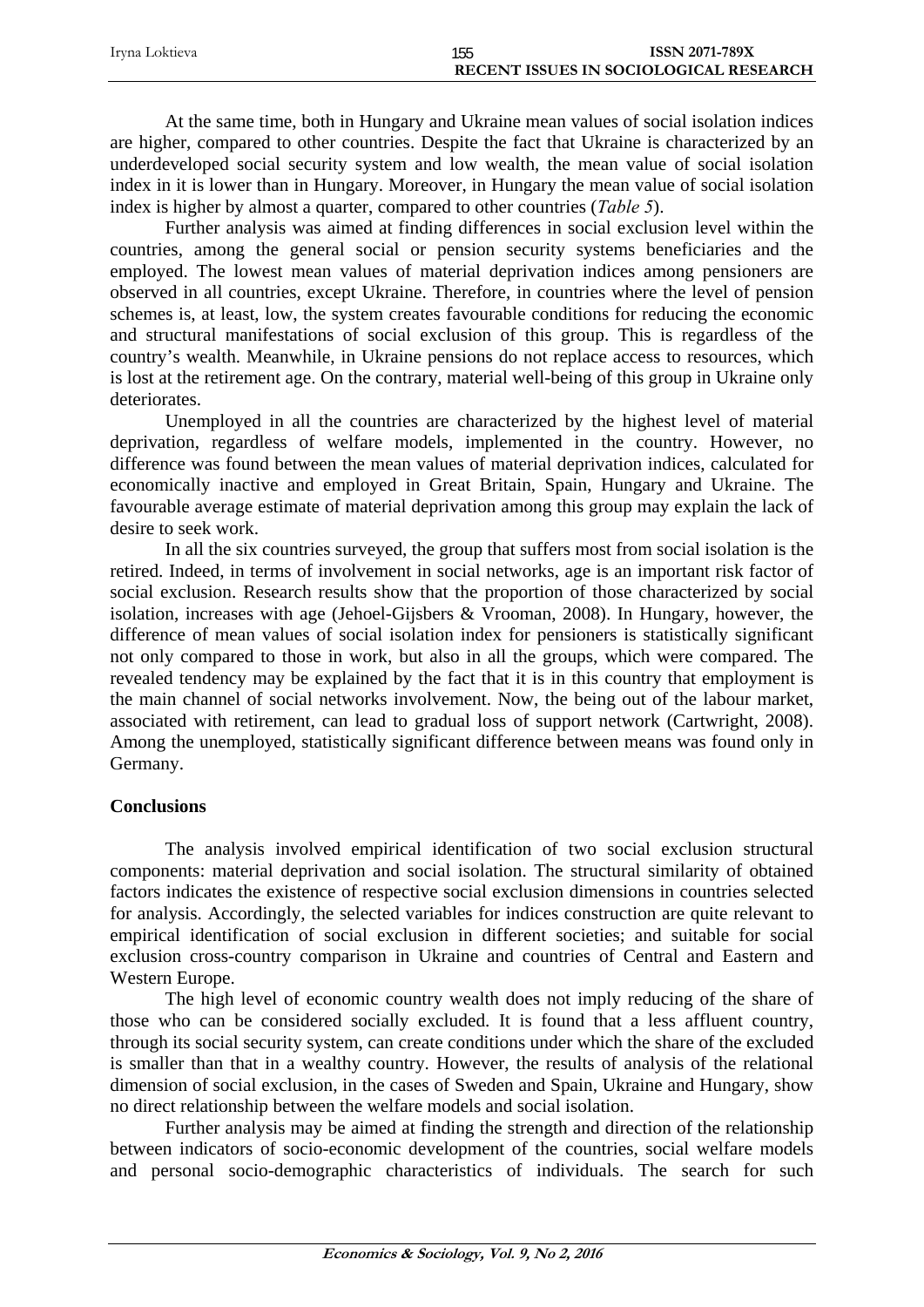relationships requires application of methods that enable allowing for the interaction of social exclusion and its determinants, measured at the macro and micro levels.

### **Acknowledgments**

The author would like to express her sincere appreciation to her advisor, A. Gorbachyk, Dean of Sociology Kyiv National Taras Shevchenko University, for his guidance and helpful suggestions.

## **References**

- Atkinson, A., Marlier, E. and Nolan, B. (2004), Indicators and Targets for Social Inclusion in the European Union, *JCMS: Journal of Common Market Studies*, 42(1), pp. 47-75.
- Bhalla, A. and Lapeyre, F. (1997), Social Exclusion: Towards an Analytical and Operational Framework, *Development and Change*, 28(3), pp. 413-433.
- Böhnke, P. (2001), *Nothing left to lose? Poverty and social exclusion in comparison*, Empirical evidence on Germany (No. FS III 01-402), WZB Discussion Paper.
- Bohnke, P. (2008), Are the poor socially integrated? The link between poverty and social support in different welfare regimes, *Journal of European Social Policy*, 18(2), pp. 133- 150.
- Cartwright, A., Giczi, J., & Sik, E. (2008), *Social Capital and the Delivery of Social Services in Hungary: Review of Recent Research and Practice*, Language, 8.
- Esping-Andersen, G. (1990), The *Three Worlds of Welfare Capitalism*, Cambridge: Polity Press.
- European Social Survey (2014), *ESS Round 6 (2012/2013) Technical Report*, London: Centre for Comparative Social Surveys, City University London.
- Ferrera, M. (1996), The 'Southern Model' of Welfare in Social Europe, *Journal of European Social Policy*, 6(1), pp. 17-37.
- Grishina, T. V. (2014), Processes of social inclusion of seniors: Ukraine in European context (comparative analysis), *Methodology, theory and practice of sociological analysis of modern society*, (20), pp. 243-247.
- Jehoel-Gijsbers, G, Vrooman, C (2007), *Explaining social exclusion: A theoretical model tested in the Netherlands*, The Hague: The Netherlands Institute for Social Research, SCP, 42 p.
- Jehoel-Gijsbers, G. and Vrooman, C. (2008), Social Exclusion of the Elderly: A Comparative Study of EU Member States, *SSRN Electronic Journal*.
- Kutsenko, O. and Gorbachyk, A. (2014), Welfare state in uncertainty: disparity in social expectations and attitudes, *CJSSP*, 5(2), pp. 65-96.
- Muffels, R., and Fouarge, D. (2002), Do European Welfare Regimes Matter in Explaining Social Exclusion? In: Muffels, R., Tsakloglou, P. and Mayes, D. (eds.), *Social Exclusion in European Welfare States*, Cheltenam: Edward Elgar.
- National Human Development Report 2011 Ukraine: Towards Social Inclusion (2011), http://www.undp.org.ua/files/en\_95644NHDR\_2011\_eng.pdf
- Nolan, B. and Whelan, C. (2010), Using non-monetary deprivation indicators to analyze poverty and social exclusion: Lessons from Europe? *J. Pol. Anal. Manage.*, 29(2), pp. 305-325.
- Park, H. M. (2003), *Comparing group means: t-tests and one-way ANOVA using Stata, SAS, R, and SPSS*, Technical Working Paper. The University Information Technology Services (UITS) Centre for Statistical and Mathematical Computing, Indiana University.